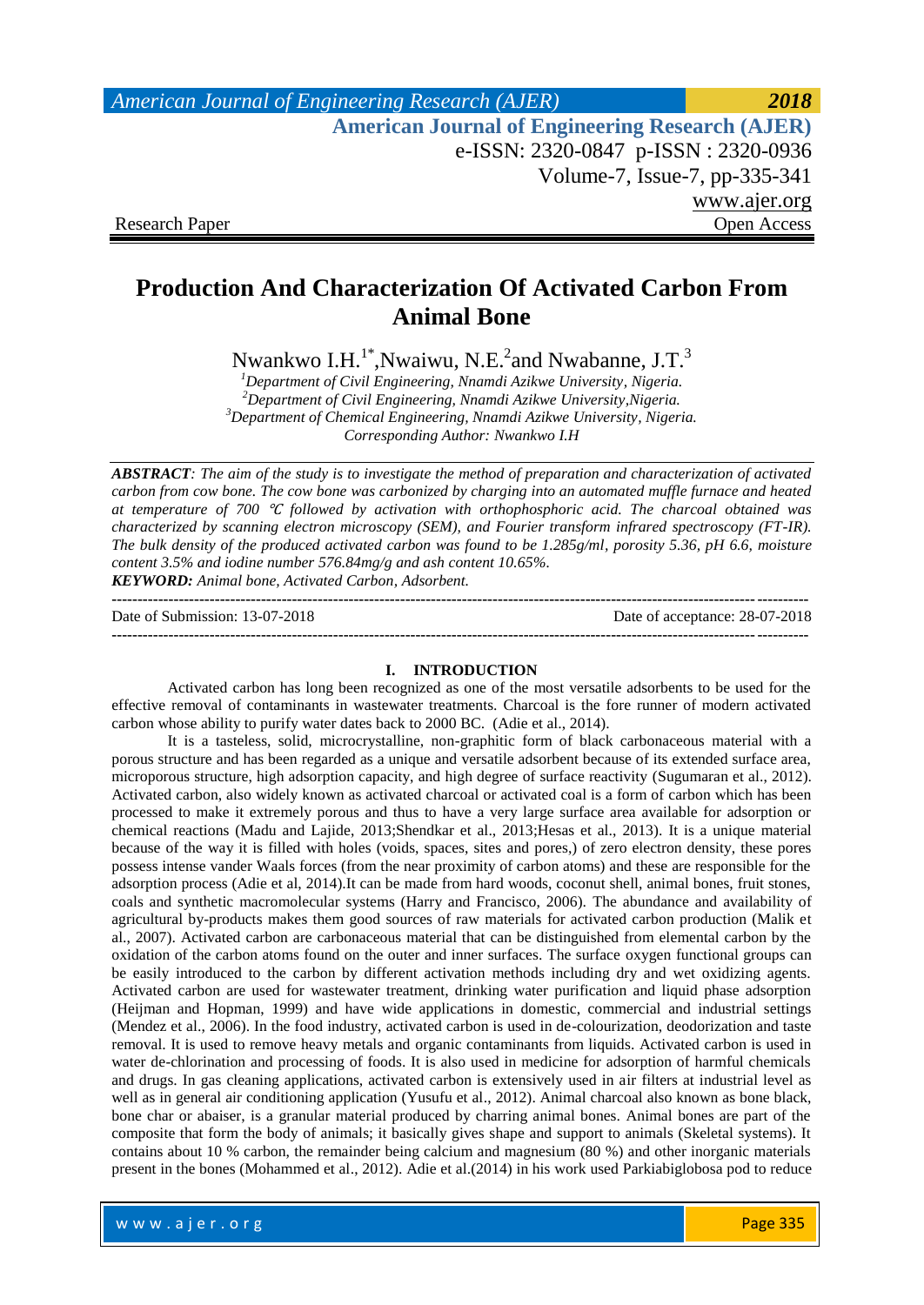# *American Journal of Engineering Research (AJER) 2018*

chemical oxygen demand, nitrogen and phosphorus that may cause eutrophication.The results obtained were as follows COD was reduced from 250mg/l to 6.2mg/l, (which is 97.52%), nitrate had 87.5% while phosphorus was reduced by51.2%. Maruf and Sina(2012) also used activated carbon in treating industrial wastewater effluents and was able to achieve 47.68% and 34.20% removal efficiency for TDSand BOD. Tansengco et al.(2015) used activated carbon for post treatment of abattoir wastewater after treating with anaerobic sequence batch reactor and recorded 94%, 93%, 54%, 58% and 53% for COD, BOD, TSS, Turbidity and colour removal respectively.

The knowledge of physical and activity of characterization of activated carbon made of cow bone will help in determining the suitability of absorbent made from cow bone. The aim of the study is to investigate the method of preparation and characterization of activated carbon from Cow bone

# **II. MATERIALS AND METHODS**

#### **2.3.1 Carbonization**

The animal bone sample was collected from Kwata Abattoir located close to Udoka Housing estate and washed with deionized water to remove sand, dirt and flesh before being sundried. The sample was carbonized at Scientific Equipment Development Institute located at Enugu by charging into an automated muffle furnace and heated at temperature of 700 ℃ for 2hours in the absence of air before it was transferred into a desiccator.

#### **2.3.2 Activation**

The carbonized bone was activated at Chemical Engineering Laboratory Nnamdi Azikwe University, Awka by crushing in a mortar. It was thereafter washed and soaked with orthophosphoric acid for 24hours for purification and enhancement of surface area. The acid was filtered off and the crushed carbon washed several times with distilled water until pH 6-7 was achieved on the surface of the sample and the product was sundried and stored in an air tight polythene bag.

# **2.3.3 Physical and chemical characterization of activated carbon**

#### **2.3.4 Determination of moisture contents**

The determination of moisture content of crushed bone was done by weighing out approx. 5–10 g of previously ground sample of crushed bone. The sample of crushed bone was placed in drying oven at 105°C for at least 12 h and was allowed to cool in dryer. The sample was weighed again, taking care not to expose the sample to the atmosphere. The difference in the mass constitute the amount of moisture adsorbed (Dada et al 2012).

$$
moisture content\ (\%) = \frac{(B-A)-(C-A)}{(B-A)}\tag{1}
$$

Where

A = weight of clean, dry scale pan  $(g)$ 

B = weight of scale pan + wet sample (g)

C = weight of scale pan + dry sample (g)

#### **2.3.5 Determination of bulk density**

The bulk density of crushed bone was determined by weighing a cylinder and an aluminum plate each. The sample of crushed bone activated carbon was put into the cylinder, reweighed and transferred into the aluminum plate before it was put into an oven so as to dry it to constant weight at a temperature of 105°C for one hour. The weight of the dried samples was taken again after drying. A clean dry well corked density bottle was weighed. The bottle was filled with water, corked and reweighed, small quantities of samples of activated carbons were taken and grounded to powder, sieved using 106μm and was gradually put into the bottles with little amount of water and weighed again. The bulk density was calculated using the following expressions

*Bulk Density* = 
$$
\frac{mass \ of \ the \ weight \ sample}{mass \ of \ the \ Volume}
$$
 (2)

#### **2.3.6 Adsorbent pH**

Measuring of adsorbent pH was executed by the standard test method for determination of activated carbon pH ASTMD3838-80. 1.0g of crushed bone activated carbon (CBAC) was weighed and transferred into a beaker. 100mL of distilled water was measured, added and stirred for one hour. The samples were allowed to stabilize before the pH was measured using a pH meter.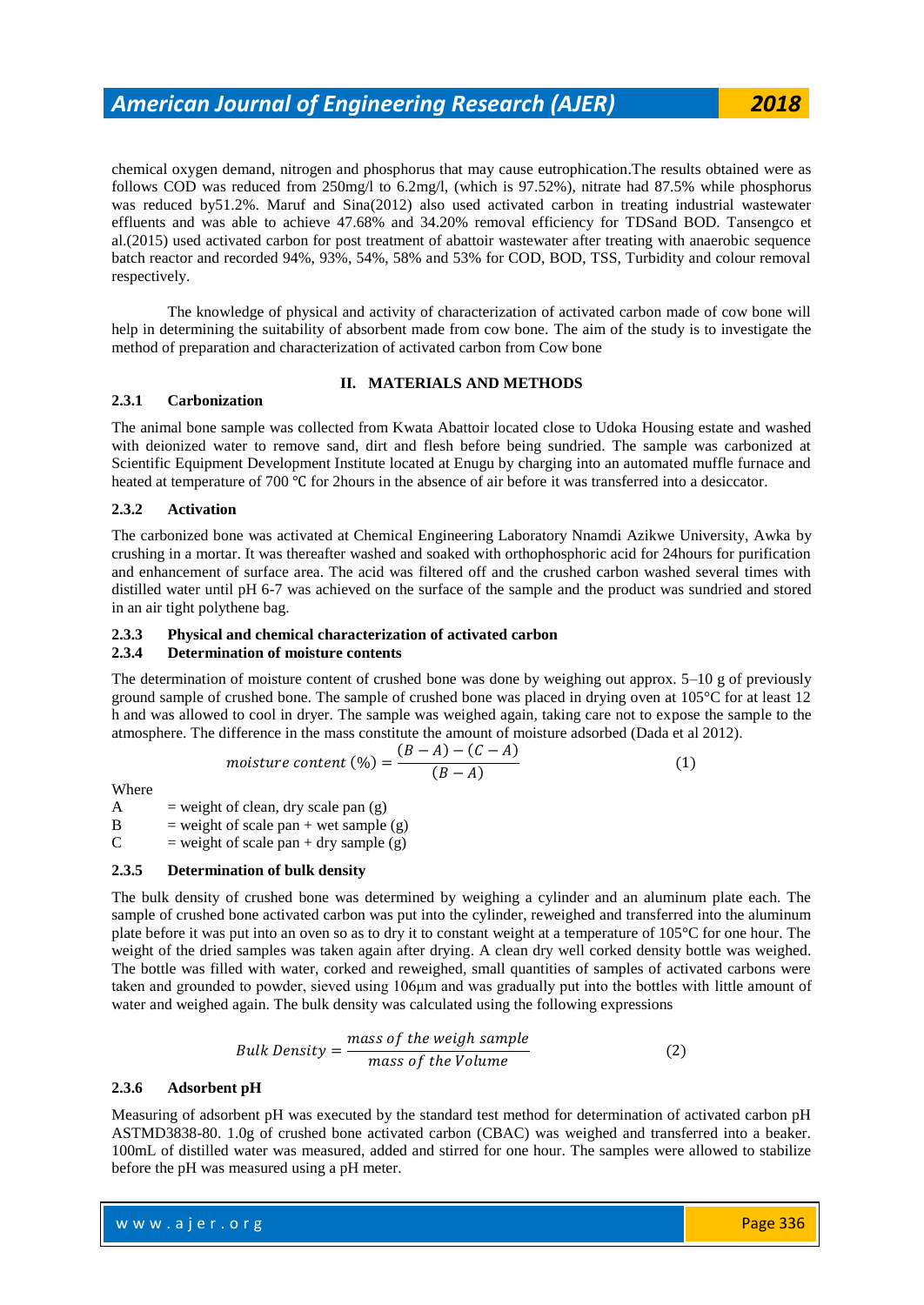# **2.3.7 Total ash content**

2.5 to 5 g of dry crushed bone sample was placed in a crucible previously calcined and brought to constant weight.The crucible was placed in a furnace and heated at 550°C for 12 hours and was allowed to cool before it was transferred to a dryer. The crucible was carefully weighed again with the ash.

$$
Ash Content = 100 \frac{A - B}{C}
$$
\n(4)

Where  $A=$  weight of crucible sample  $(g)$  $B =$  weight of crucible with ash (g).  $C=$  weight of sample (g).

# **2.3.8 Fourier transform infrared spectroscopy (FTIR) analysis**

1 mg of sample were grinded and milled with 100mg KBr to form a fine powder. This powder will then be compressed into a thin peller under 7 tons for 5 minutes. The sample was analyzed using Shimadzu 8300 spectrometer and the spectrum was recorded in the mid-IR range from 4000 to 400  $cm^{-1}$  with a resolution of 1  $cm^{-1}$ .

#### **2.3.9 Scanning electron microscopy (SEM)**

To study the effect of activation on porosity and observe the surface physical morphology of the bone char activated carbon, Scanning Electron Microscopy was employed (Aji et al., 2015). The scanning electron micrographs enable the direct observation of the surface microstructures of the adsorbent (Ahmed et al., 2013).

#### **2.4.1 Liquid Adsorption Studies**

For liquid adsorption studies iodine number determination was performed

#### **2.4.2 Iodine number determination**

Iodine number determination was performed by measuring 0.5ml of sample into a conical flask; 15ml of chloroform was added and shaken vigorously. Aliquot solution was also added and stirred; it was kept in dark place for 30 minutes. After which the iodine was being added. 3 drops of starch solution was added to the mixture which serves as an indicator and was then titrated with sodium thiosulphate until a colourless solution was observed.

$$
Iodine I_2 = \frac{(B - S) \times VM}{B \times W} \times 253.81\tag{5}
$$

Where, $B =$  Volume of Sodium thiosulphate required for Blank (ml)

- S= Volume of Sodium thiosulphate required for Sample (ml)
- $V=$  Volume of aliquot solution used (ml) = 10ml
- $M=$  Concentration of iodine solution used (mol/l) = 0.1M

 $W=$  Mass of activated carbon used  $(g)$ 

## **III. RESULTS AND DISCUSSION.**

#### **3.1 Characterization of cow bone activated carbon**

| Table 1: Characterization of cow bone activated carbon. |
|---------------------------------------------------------|
|---------------------------------------------------------|

| <b>Bulk Density</b>                | 1.285 $g/ml$ |
|------------------------------------|--------------|
| Porosity $(1)$                     | 5.36%        |
| pH                                 | 6.6          |
| <b>Moisture Content</b>            | 3.50%        |
| <b>Ash Content</b>                 | 10.65%       |
| <b>Iodine Number Determination</b> | 576.84 mg/g  |

The proximate analysis was presented in Table 1 below. The bulk density is an important physical parameter, this is because it determines the mass of carbon that can be contained in a filter of given solids capacity and the amount of treated liquid that can be retained by the filter cake. The bulk density of cow bone was found to be 1.285g/ml against 2.56g/ml, 2.24g/ml, 2.32g/ml and 2.32g/ml for cow bone, dog bone, goat bone and chicken bone conducted in a research work by Mohammed, et al., (2012). Porosity describes the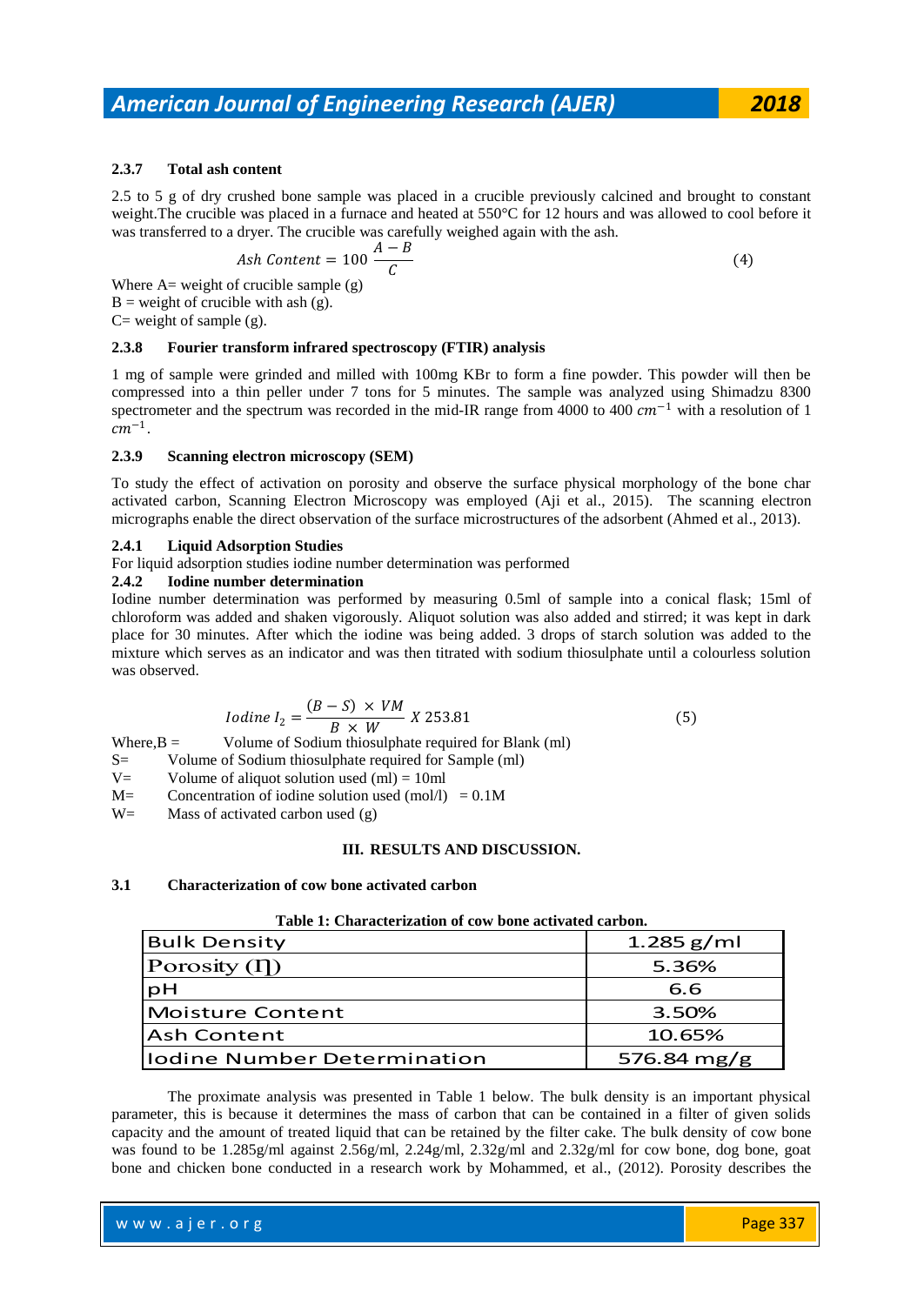number of pores present in a sample, it enhances adsorption capacity of the adsorbent, the proximate analysis for cow bone shows that the porosity and pH of CBAC as 5.36 and 6.6 respectively. The pH falls within the range of pH of mostby products, adsorbents with pH of 6-8 are acceptable in most applications (Martinez *et al*  2003).The proximate analysis also shows a low amount of moisture and ash content indicating that the particle density is relatively small and that the biomaterial should be an excellent raw material for adsorbent to be used in a column or a fixed bed reactor. Ash content can also affect activated carbon, it reduces the overall activity of activated carbon and reduces the efficiency of reactivation, the lower the ash value the better the activated carbon for use as adsorbent. The moisture and ash content as presented are found to be 3.5% and 10.65%. against 3.9% and 10.75% for cow bone, 4.5% and 19% for dog bone, 5.4% and 26.75% for goat bone and 97% and 23.75% for chicken bone conducted by Mohammed, et al., 2012 Iodine number is a fundamental parameter used to characterize activated carbon performance. It is a measure of the micropore content of the activated carbon and is obtained by the adsorption of iodine from solution by the activated carbon sample. The micropores are responsible for the large surface area of activated carbon particles and are created during the activation process. It is in the micropores that adsorption largely takes place, the iodine number of CBAC as presented in Table 4.17 is 576.84mg/g.

#### **3.2 Scanning electron microscopy (SEM)**

The Scanning electron microscope (SEM) was applied to investigate the surface morphology of the physical sample (Untreated and Treated). Plate 1 and Plate 2 shows the SEM image of the microstructures of the Untreated and Treated activated carbon. The surface of the untreated carbon in Plate 1 is fairly smooth with few cracks and voids while the SEM image in Plate 2 (treated) shows the chemical activation produce extensive external surface with irregular cavities and pores due to evaporation of chemical reagent  $(H_2PO_4)$  during drying leaving empty spaces (pores) for adsorption of material unto them.



*Plate 1 SEM image of untreated cow bone*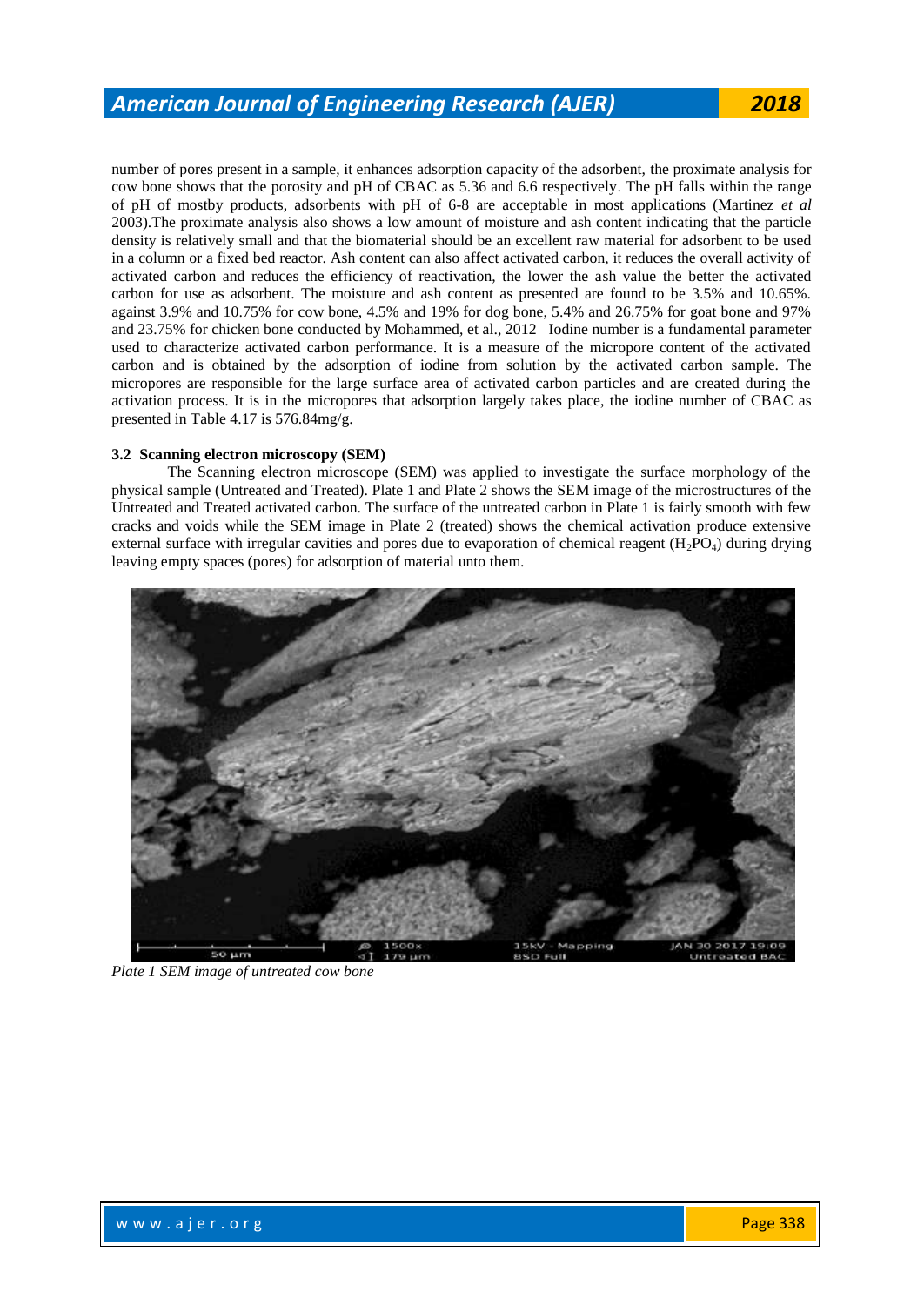*American Journal of Engineering Research (AJER) 2018*



*Plate 2: SEM image of treated cow bone*

#### **3.3 Fourier transform infrared spectroscopyof treated and untreated cow bone**

Fourier Transform Infrared Spectroscopy was carried out in order to identify the functional groups present in activated carbon. Figures 1 and2, Table 2 shows the functional group and surface properties of the adsorbent by FTIR spectra. Functional groups of adsorbents not only affect the adsorption behavior but also dominate the adsorption mechanism (Hesas et al, 2013). The spectra of adsorbent were measured in the range of  $4000 \text{cm}^{-1}$  to 650cm<sup>-1</sup> wave number. The FT-IR spectrum reveals the complex nature of the adsorbent as evidence by the presence of a large number of peaks. The peaks obtained at  $872 \text{cm}^{-1}$  to  $875 \text{cm}^{-1}$  indicates C=C stretching, the stretching adsorption band observed at 1017cm<sup>-1</sup> to 1025cm<sup>-1</sup> ascribed to C-O in carboxylic acid, the band at 1408 cm<sup>-1</sup> to 1416cm<sup>-1</sup> correspond to C-H asymmetric bending, the band at 1446cm<sup>-1</sup> to 1467cm<sup>-1</sup> attributed to C-H deformation, the peak  $1617 \text{cm}^{-1}$  to  $1651 \text{cm}^{-1}$  ascribed to C=C stretching, the peak at  $1982 \text{cm}^{-1}$  to  $2012 \text{cm}^{-1}$ corresponds to C=C=C stretching vibration, the peak  $2068 \text{cm}^{-1}$  to  $2113 \text{cm}^{-1}$  was due to C=C stretching, the peak  $2109cm^{-1}$  to  $2143cm^{-1}$  was attributed to C=C stretching, the peak obtained from 3749cm<sup>-1</sup> to 3693cm<sup>-1</sup> O=H

indicates the presence of free and intermolecular bonded hydroxyl groups and the peak around 3875cm<sup>-1</sup> to  $3902 \text{cm}^{-1}$  indicates the C=C stretching present in the carbon.



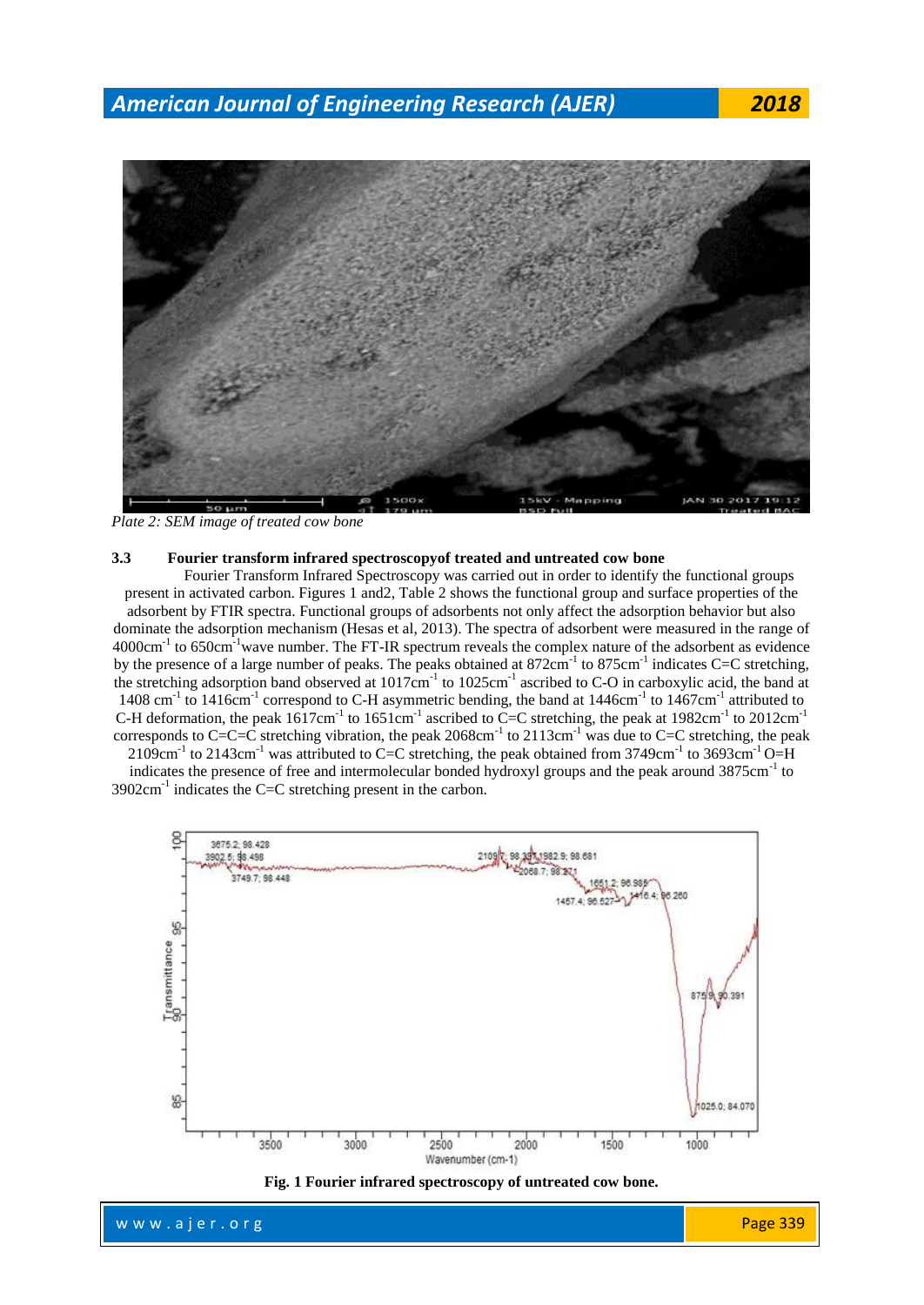



**Fig. 2 Fourier infrared spectroscopy of treated cow bone**

|  |  |  |  | Table.2: Fourier transform infrared spectroscopy (FTIR) of crushed Bone |  |
|--|--|--|--|-------------------------------------------------------------------------|--|
|--|--|--|--|-------------------------------------------------------------------------|--|

|     |                | Untreated Cow Treated Cow |         |                            |
|-----|----------------|---------------------------|---------|----------------------------|
| S/N | Peaks $(cm-1)$ | Bone AC                   | Bone AC | Functional group           |
| 1   | 872 - 875      | $\ast$                    | $\ast$  | C-C Stretching             |
| 2   | 1017 - 1025    | $\ast$                    | $\ast$  | C-O in Carboxylic acid     |
| 3   | 1408 - 1416    | $\ast$                    | $\ast$  | C-H Asymmetric bending     |
| 4   | 1446 - 1457    | $\ast$                    | $\ast$  | C-H deformation            |
| 5   | 1617 - 1651    | $\ast$                    | $\ast$  | C=C Stretching             |
| 6   | 1982 - 2012    | $\ast$                    | $\ast$  | C=C=C Stretching Vibration |
| 7   | 2068 - 2113    | $\ast$                    | $\ast$  | C=C Stretching             |
| 8   | 2109 - 2143    | $\ast$                    | $\ast$  | C=C Stretching             |
| 9   | 3749 - 3693    | $\ast$                    | $\ast$  | $O-H$                      |
| 10  | 3875 - 3902    | $\ast$                    | $\ast$  | C-C Stretching             |

## **IV. CONCLUSION**

Activated carbon was prepared from animal cow bone at 700 ℃by chemical activation with orthophosphoric acid. The results obtained from the research conducted into the production, characteristics and analysis of absorbents made from cow bone shows that the bulk density was 1.285mg/g, porosity, moisture content and ash content were 5.36%, 3.5% and 10.65% while the pH and iodine number were 6.6 and 576.84. These are all in range with agricultural waste activated carbon and can be used for commercial absorbent.

#### **REFERENCES**

- [1]. P. Sugumaran, V.P. Susan, P. Ravichandran, and S. Seshadri, Production and characterization of activated carbon from banana empty fruit bunch and delonix regia fruit pod. Journal of Sustainable Energy and Environment. 3, 2012, 125-132.
- [2]. P.C. Madu, and L. Lajide, Physicochemical characteristics of activated charcoal derived from melon seed husk. Journal of Chemical and Pharmaceutical Research. 5(5), 2013, 94-98.
- [3]. C.D. Shendkar, R.C. Torane, K.S. Mundhe, S.M. Lavate, A.B. Pawar, and N.R. Deshpande, Characterization and application of activated carbon prepared from waste weed. International Journal of Pharmacy and Pharmaceutical Sciences 5(2), 2013, 527-529.
- [4]. R.H. Hesas, A. Arami-Niya, M.W.A Wan Daud, and J.N. Sahu, Preparation and characterization of activated carbon from apple waste macro wave-assisted phosphoric acid activation. Application in Methylene Blue Adsorption. BioResource 8(2), 2013, 2950- 2966.
- [5]. D.B. Adie,M.I. Sanni,and A. Tafida, The use of activated carbon from locust bean (ParkiaBiglobosa) pod in domestic wastewater treatment. Proceeding of the 8th International Conferenceon Engineering and Technology Research.2014. ISBN 978-1-922069-49- 8.